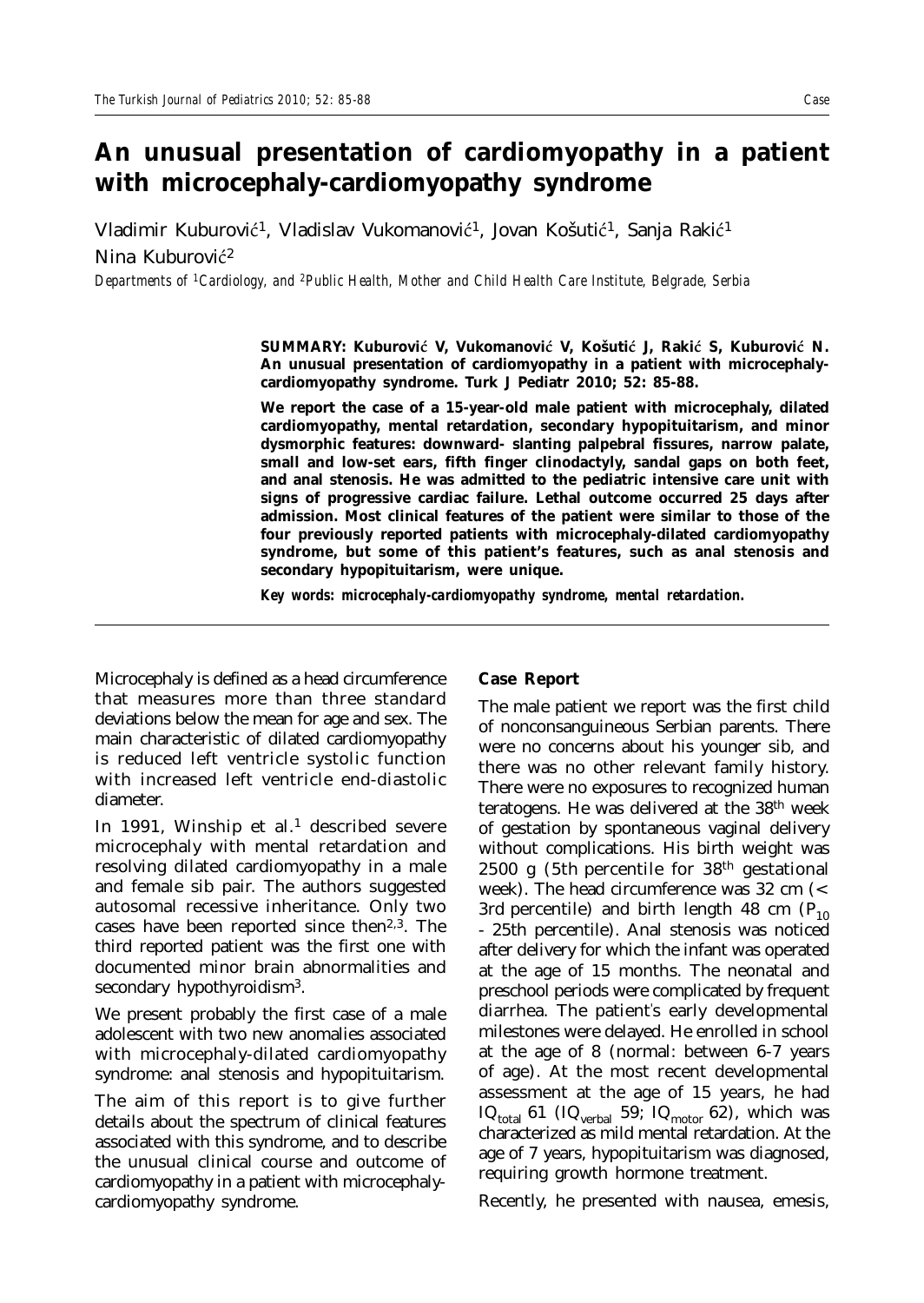weakness, dark-colored urine and jaundice, and was admitted at the regional clinical center. The patient developed clinical signs and symptoms of congestive heart failure and was transferred to the tertiary institution – the pediatric intensive care unit of the Mother and Child Health Care Institute of Serbia, Belgrade.

On admission, the height of this 15 years and one-month-old boy was 148 cm (10 cm below 5th percentile), his weight was 40 kg (3 kg below 5th percentile), and his head circumference was 48.5 cm (below 3rd percentile; 5th percentile for the age of 3 year). He used eyeglasses: -8D (right), -11D (left). Craniofacial features included downward-slanting palpebral fissures and narrow palate. His ears were relatively small and low (Fig. 1). Fifth finger clinodactyly and sandal gaps on both feet were present.

Laboratory examination included bilirubin, cholesterol, triglyceride, aminotransferases (aspartate [AST], alanine [ALT]), creatine phosphokinase (CPK), muscle fraction of CPK, lactate, lactate-dehydrogenase, alkaline phosphatase, and C-reactive protein. No abnormalities were found. Troponins were normal. He had no hypoglycemia or metabolic acidosis during this or earlier hospitalizations. Sedimentation rate was normal. Metabolic screening of urine was normal. Chromosomal analysis showed a normal male - 46,XY karyotype. There was no microdeletion of 22q11. Urea and creatinine serum levels were elevated until the third day of hospitalization, whereas serum acid uric level was elevated during the whole period of hospitalization. Presence of neutralizing antibody titer to a Coxsackie virus  $B_1 - B_5$  was registered. Serum concentrations of IgG, IgA and IgM were normal. Echocardiogram showed severe dilated cardiomyopathy with poor contractility of the left ventricle and ejection fraction of 15%. Chest X-ray confirmed cardiomegaly with normal pulmonary vascularity. The presence of supraventricular extrasystoles, occasionally in pairs, was confirmed by 24 hour Holter ECG monitoring. Left bundle branch block was also noticed. On day 15 of the hospitalization, he became febrile with general weakness, chest pain, cough, and diarrhea. Series of blood and stool cultures were negative. His condition deteriorated and mechanical ventilation was started, but without improvement. Although the complete

86 *Kuburovic V, et al The Turkish Journal of Pediatrics • January - February 2010*



**Fig. 1**. Photograph of the patient with microcephalycardiomyopathy syndrome.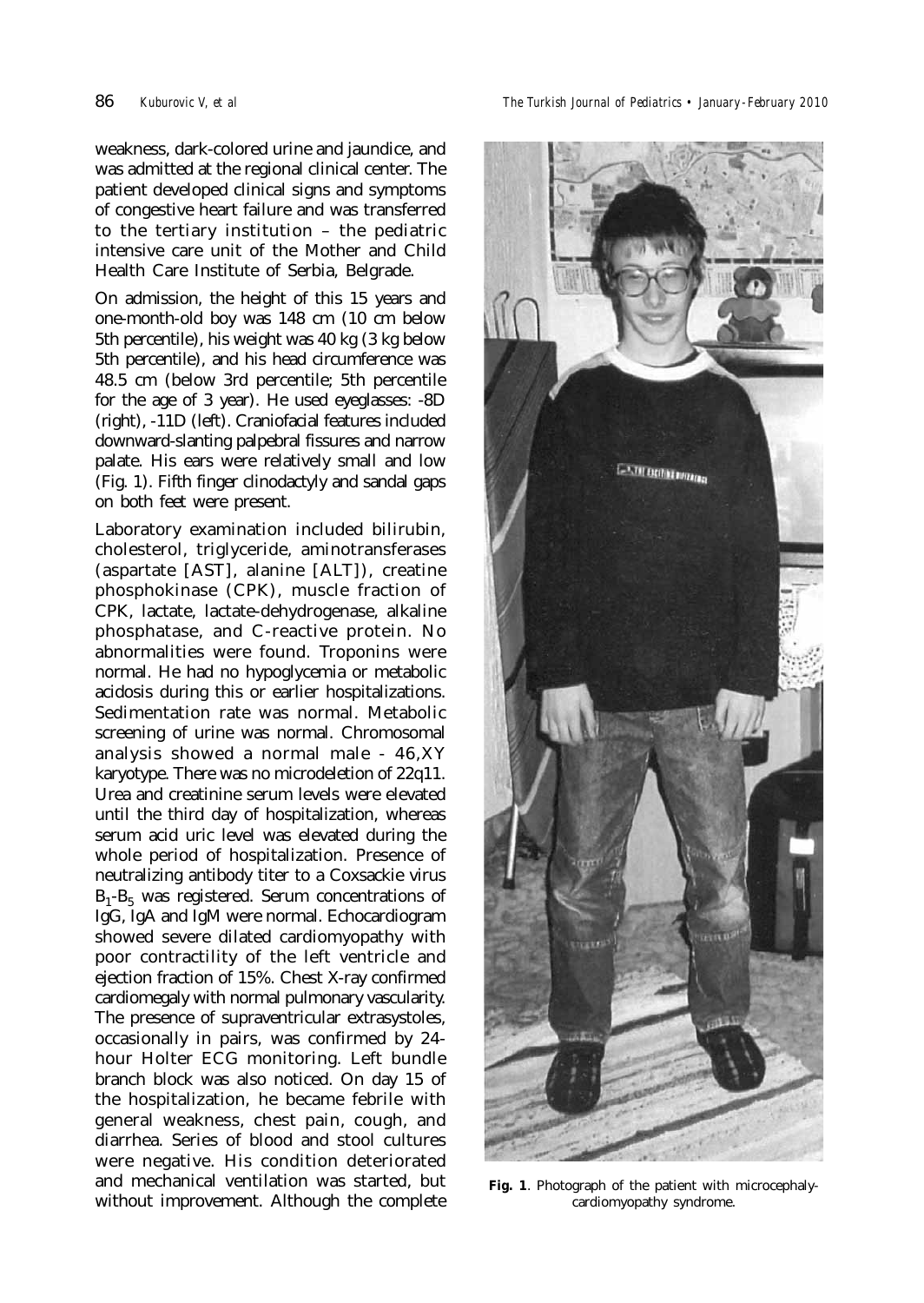reanimation procedure was undertaken, the outcome was fatal. The parents did not accept clinical autopsy.

## **Discussion**

We present a patient with microcephaly, dilated cardiomyopathy, anal stenosis, secondary hypopituitarism, downward-slanting palpebral fissures, narrow palate, small and low-set ears, fifth finger clinodactyly, and sandal gaps on both feet. Table I presents the characteristics of the previously described patients and our patient.

In 1999, Kennedy et al.<sup>2</sup> described one female child aged nine with microcephaly, severe developmental delay and resolving dilated cardiomyopathy. The immediate neonatal period was complicated by seizures, but not subsequently. This patient had sloping forehead, downward-slanting palpebral fissures, narrow palate, small ears, and big sandal gap. Magnetic resonance imaging of the brain was normal.

Becker and Yates<sup>3</sup> reported another patient with microcephaly, resolving dilated cardiomyopathy, developmental delay, secondary hypothyroidism, minor brain abnormalities, and cup-shaped ears, but without any other soft dysmorphic features. No retinal changes or seizures occurred in their patient. The child was the second child of first-cousin parents originating from Pakistan. Consanguinity in his family supported autosomal recessive inheritance. In the patient described in this report, extended

investigation did not find any evidence of metabolic, immunological or viral cause of the disease. Normal levels of lactate and glycemia in several measurements excluded glycogen storage disease and respiratory chain disorders. The metabolic screening of urine excluded mucopolysaccharidoses. Friedreich ataxia and Steinert disease have specific neurological manifestations not observed in our patient. Fatty acid oxidation disorders present with hypotonia, hypoglycemia, signs of hepatic failure, and hypertrophic cardiomyopathy, and do not present with combination of dilated cardiomyopathy and microcephaly. Our patient had no sensorineural hearing loss, seizures, or hirsutism characteristic for the 1p36 deletion4.

All four children initially presented with cardiac failure at the age of two months, five months, neonatal, and six weeks, respectively. Cardiac failure and dilated cardiomyopathy in the first four cases improved with time and was selflimiting in the two older children. Contrary to these reports, signs and symptoms of heart failure in our patient appeared at the age of 15 years and did not improve with time. On the other hand, microcephaly was uniformly severe in all reported cases.

Anal stenosis and the secondary hypopituitarism observed in our patient have not been reported before. It is not clear whether or not they are parts of the phenotypic range. The dysmorphic features in all the reported patients were soft

| Authors                      | Winship <sup>1</sup> |        | Kennedy <sup>2</sup> | Becker <sup>3</sup> | Kuburović | Total |
|------------------------------|----------------------|--------|----------------------|---------------------|-----------|-------|
| Patient                      | 1.                   | 2.     | 3.                   | 4.                  | 5.        | 5     |
| <b>Sex</b>                   | M                    | F      | F                    | M                   | M         | 3:2   |
| Growth retardation           | $+$                  | $+$    | $+$                  | $+$                 | $+$       | 5/5   |
| Microcephaly                 | $+$                  | $^{+}$ | $+$                  | $+$                 | $+$       | 5/5   |
| Cardiac failure              | $+$                  | $+$    | $^{+}$               | $+$                 | $+$       | 5/5   |
| Dilated cardiomyopathy       | $+$                  | $+$    | $^{+}$               | $+$                 | $+$       | 5/5   |
| Resolved cardiomyopathy      | $+$                  |        | $+$                  | $+$                 |           | 3/5   |
| Malformed ear                | $+$                  | $+$    |                      | $+$                 | $+$       | 4/5   |
| Clinodactyly of 5th finger   | $+$                  | $^{+}$ |                      |                     | $+$       | 3/5   |
| Sandal gap                   | $+$                  | $+$    | $+$                  |                     | $+$       | 4/5   |
| Ophthalmologic abnormalities | $+$                  |        |                      |                     | $+$       | 2/5   |
| Endocrinologic abnormalities |                      |        |                      | $^{+}$              | $^{+}$    | 2/5   |

**Table I**. Clinical Manifestations of the Present and Previously Described Cases